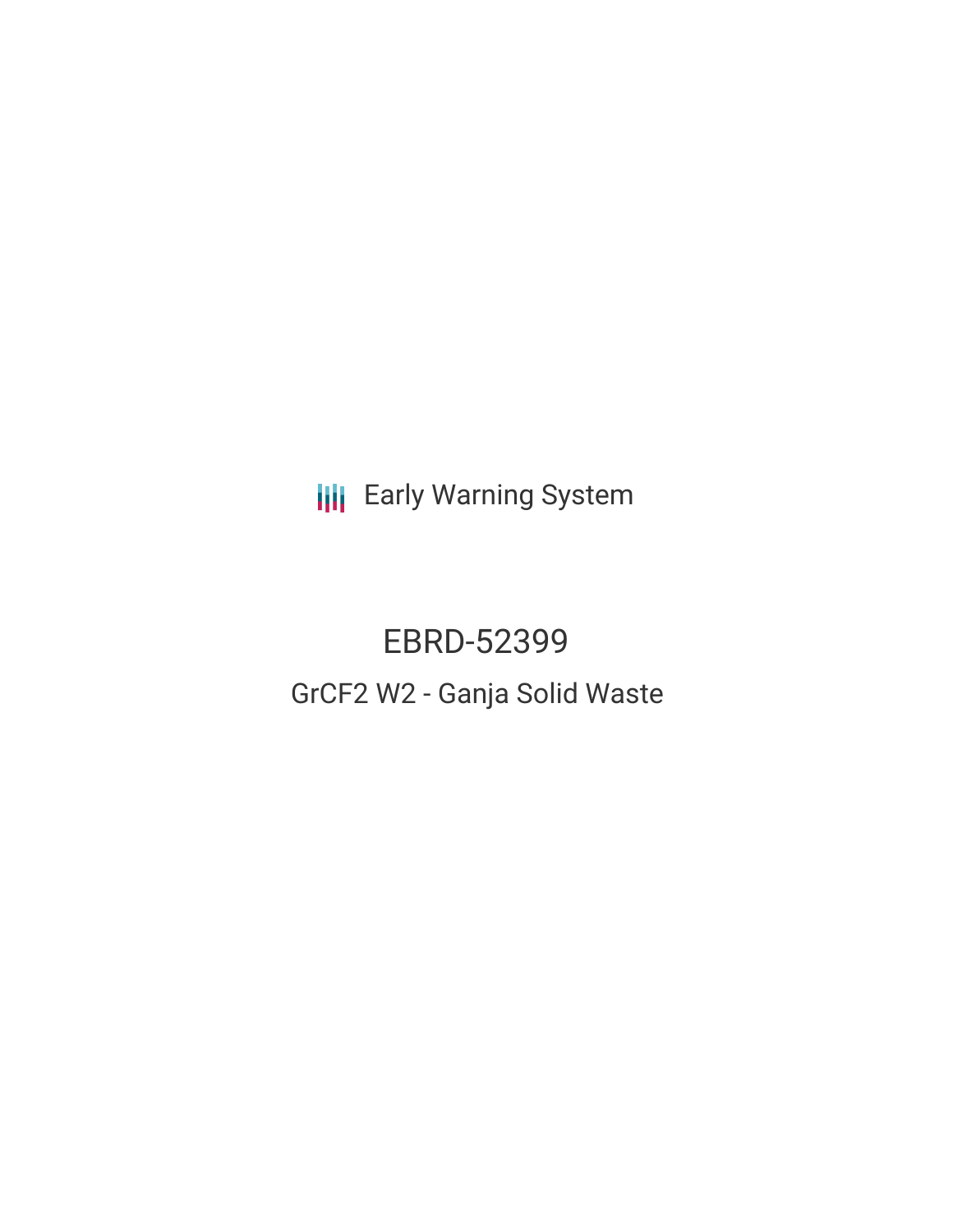

## **Quick Facts**

| <b>Countries</b>               | Azerbaijan                                              |
|--------------------------------|---------------------------------------------------------|
| <b>Specific Location</b>       | Gania                                                   |
| <b>Financial Institutions</b>  | European Bank for Reconstruction and Development (EBRD) |
| <b>Status</b>                  | Proposed                                                |
| <b>Bank Risk Rating</b>        | B                                                       |
| <b>Voting Date</b>             | 2021-02-09                                              |
| <b>Borrower</b>                | Republic of Azerbaijan - Ministry of Finance            |
| <b>Sectors</b>                 | Infrastructure                                          |
| Investment Type(s)             | Loan                                                    |
| <b>Investment Amount (USD)</b> | $$11.84$ million                                        |
| <b>Project Cost (USD)</b>      | $$11.84$ million                                        |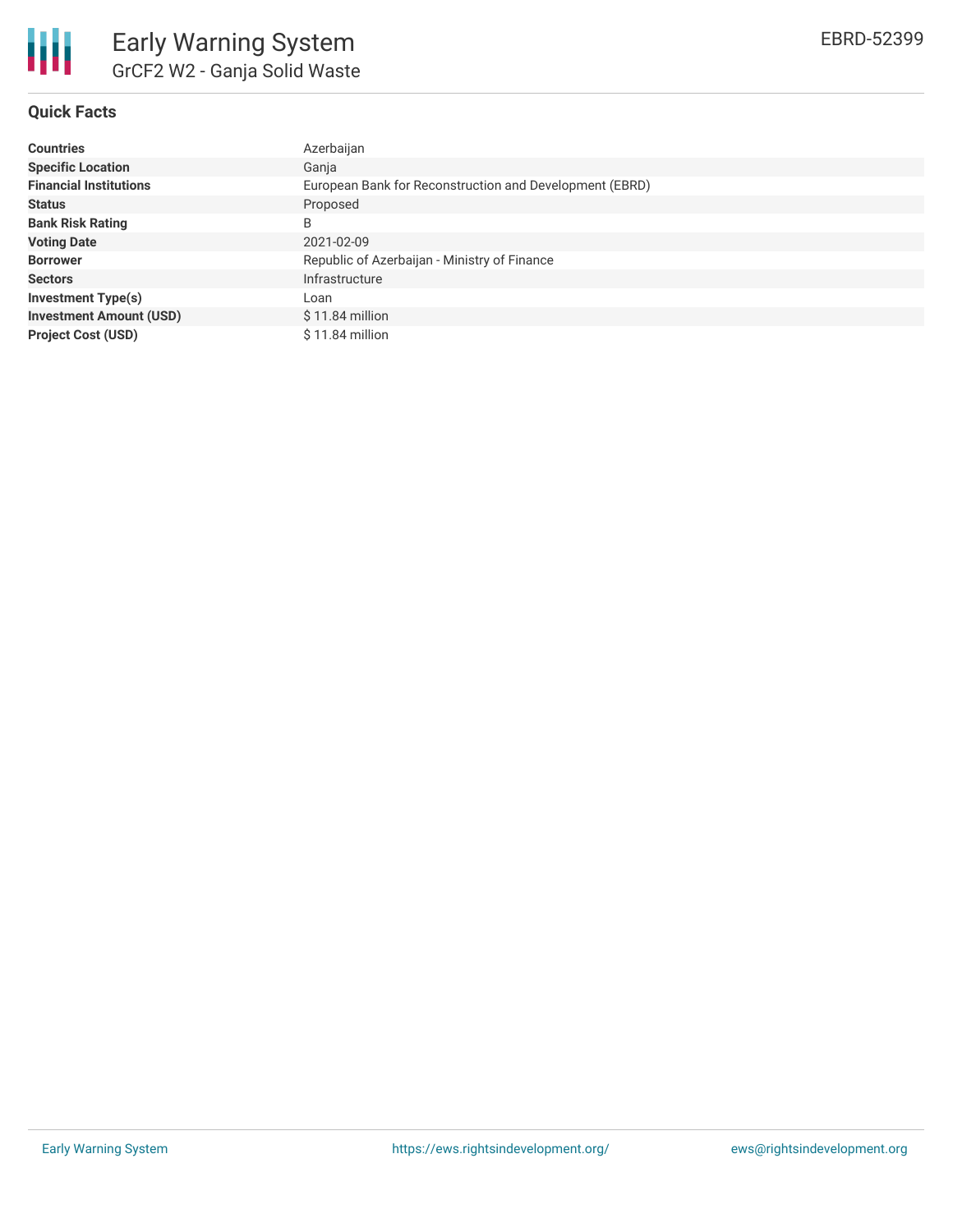

# **Project Description**

According to the Bank's website, the project provides funding to the Government of Azerbaijan to finance upgrading of the municipal solid waste collection infrastruture in Ganja city.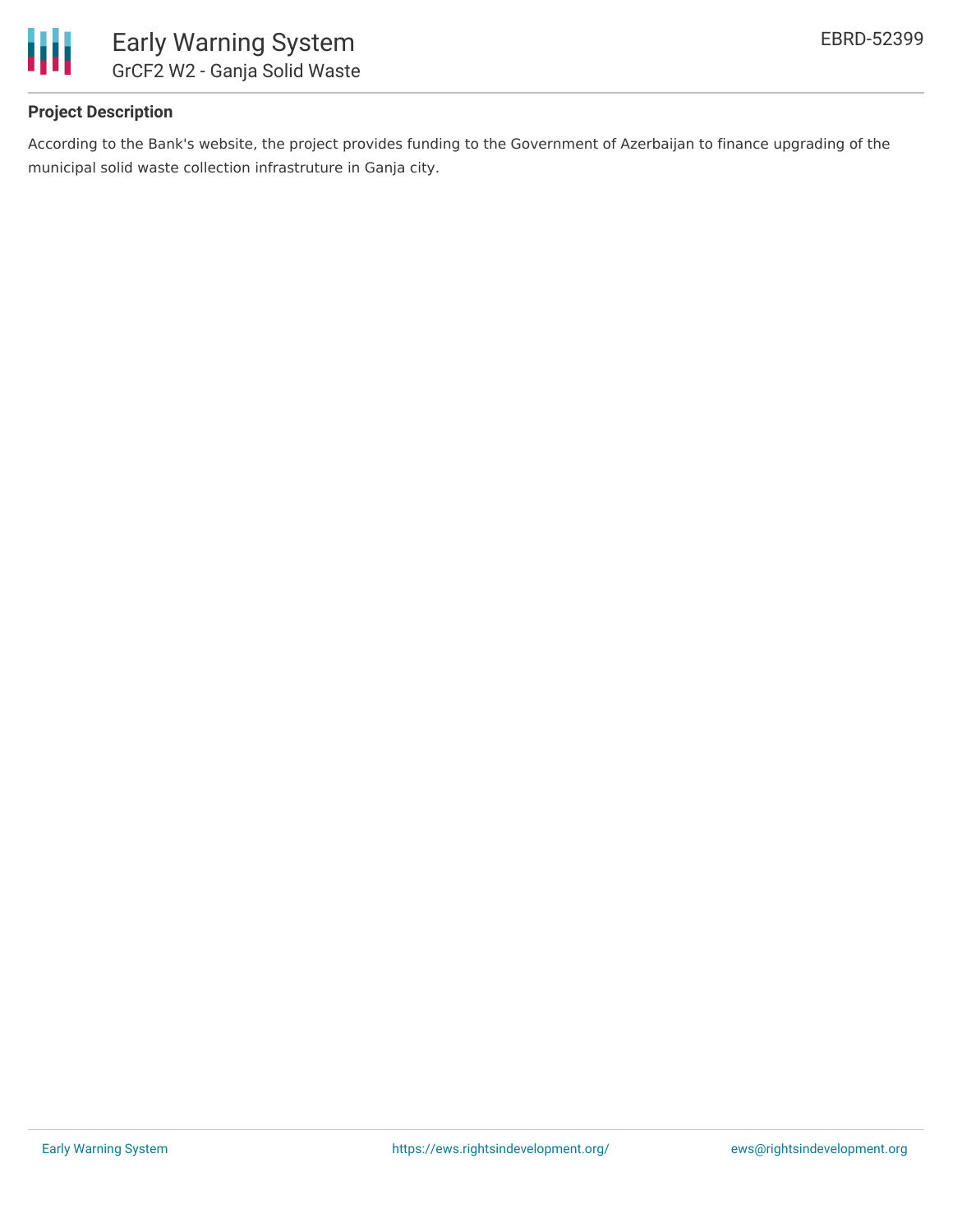

### **Investment Description**

European Bank for Reconstruction and Development (EBRD)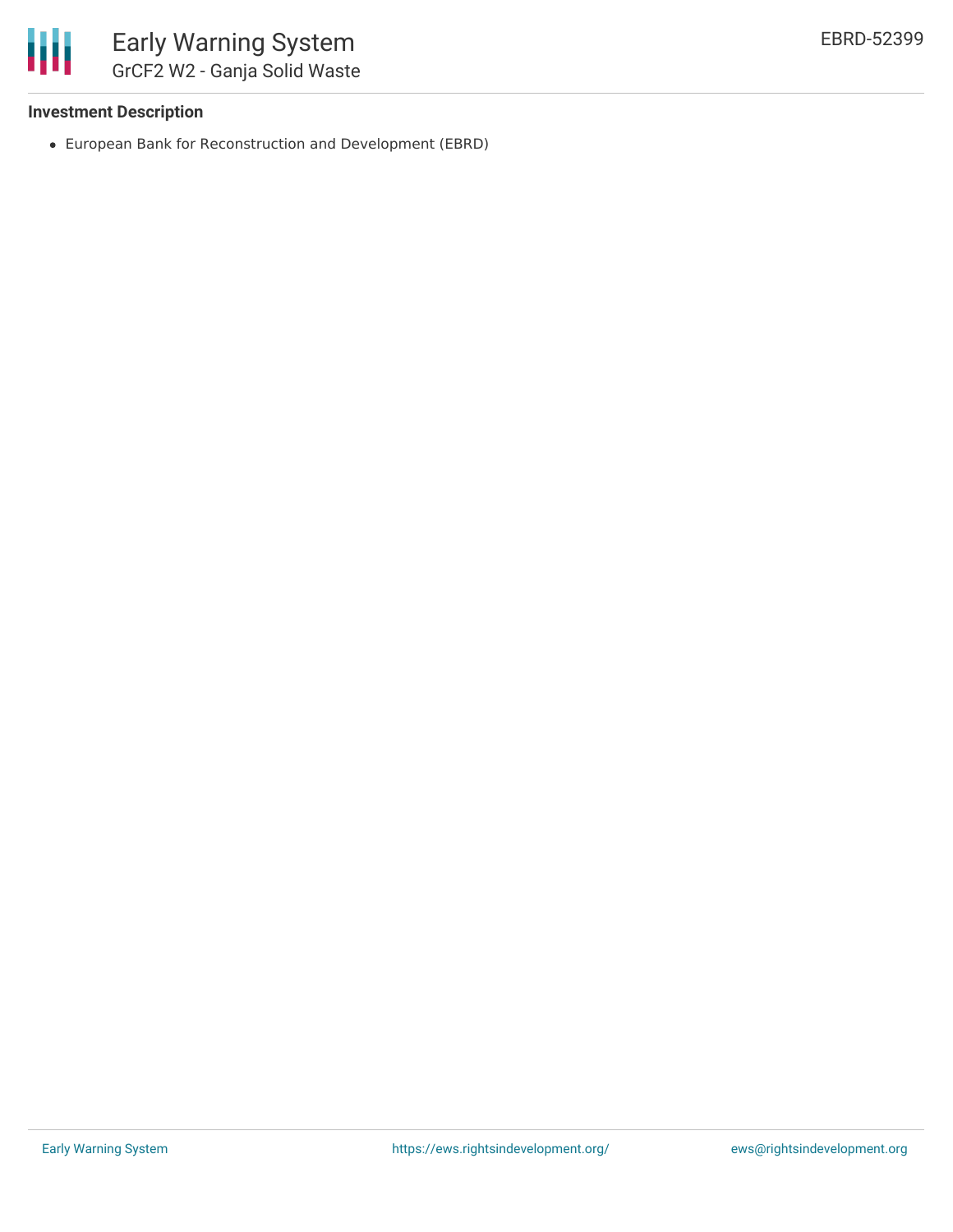

### **Private Actors Description**

The Borrower is the Republic of Azerbaijan represented by the Ministry of Finance. The Ganja City House-Community Production Union, a local public company under the Ganja City Executive Power, will be an implementing agency.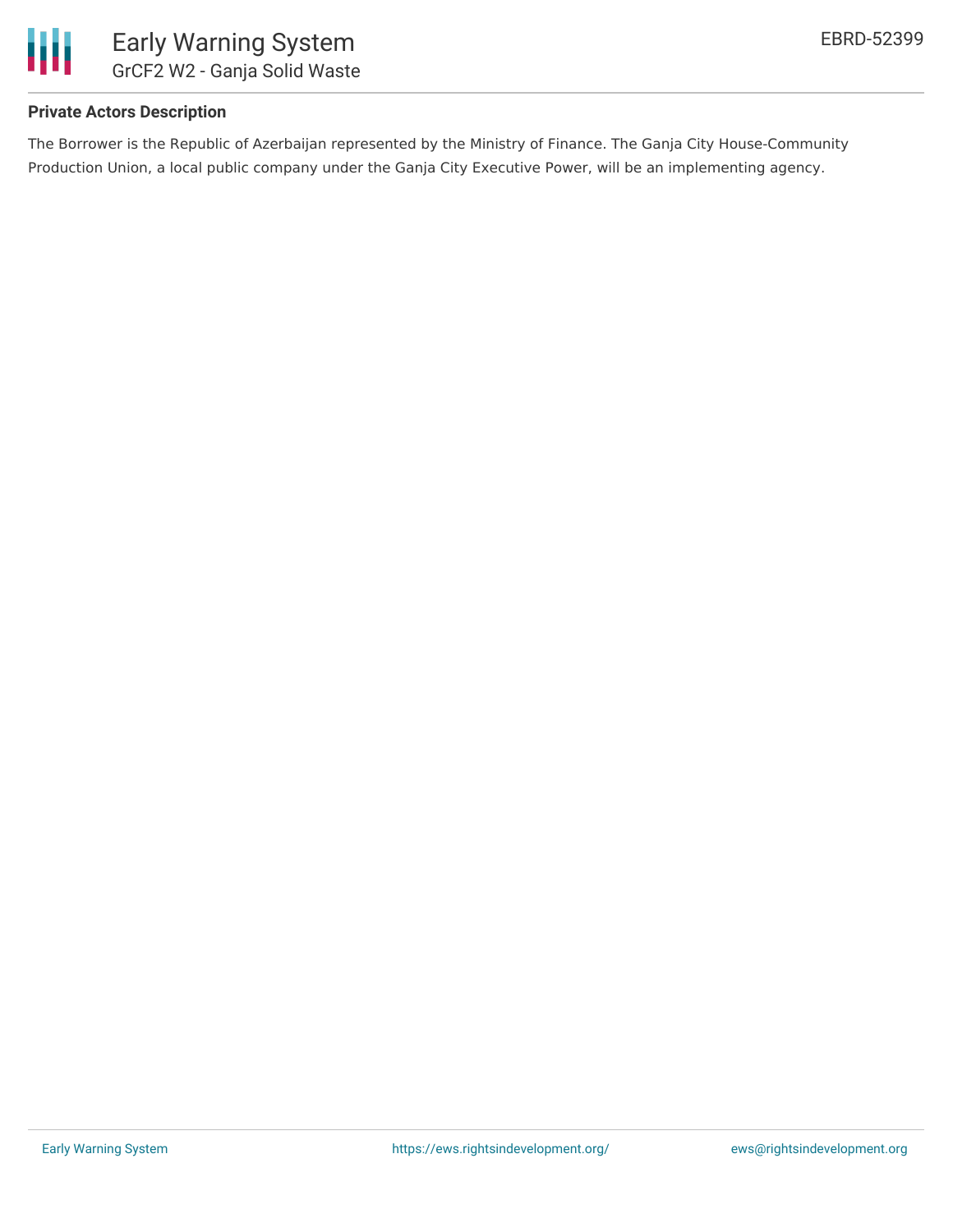

# **Contact Information**

PROJECT CONTACT INFORMATION

Farid Abdulzade farid.abdulzade@gmail.com +994222561504 +994222640101 http://www.ganja-ih.gov.az/index.html Heydar Aliyev square Administrative Building Ganja city, AZ2000 Azerbaijan

#### ACCESS TO INFORMATION

You can request information by emailing: accessinfo@ebrd.com or by using this electronic form: https://www.ebrd.com/eform/information-request

#### ACCOUNTABILITY MECHANISM OF EBRD

The Project Complaint Mechanism (PCM) is the independent complaint mechanism and fact-finding body for people who have been or are likely to be adversely affected by an European Bank for Reconstruction and Development (EBRD)-financed project. If you submit a complaint to the PCM, it may assess compliance with EBRD's own policies and procedures to prevent harm to the environment or communities or it may assist you in resolving the problem that led to the complaint through a dialogue with those implementing the project. Additionally, the PCM has the authority to recommend a project be suspended in the event that harm is imminent.

You can contact the PCM at: pcm@ebrd.com or you can submit a complaint online using an online form at: http://www.ebrd.com/eform/pcm/complaint\_form?language=en

You can learn more about the PCM and how to file a complaint at: http://www.ebrd.com/work-with-us/project-finance/projectcomplaint-mechanism.html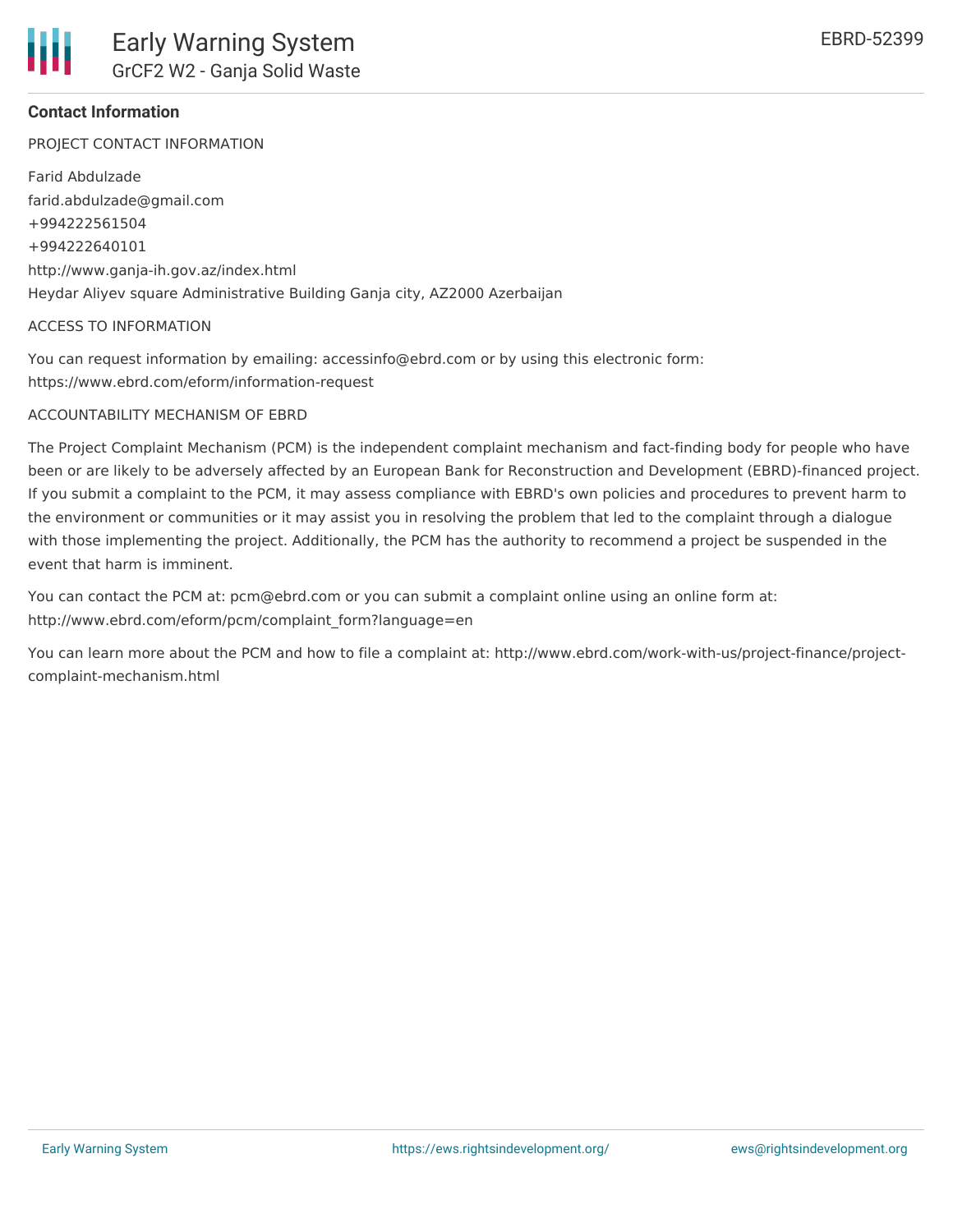

#### **Bank Documents**

- [Framework](https://www.ebrd.com/work-with-us/projects/psd/50674.html) Project: Green Cities 2 Window II
- [Translation:](https://www.ebrd.com/work-with-us/projects/psd-translation/52399/1395294593908/GrCF2_W2_-_Ganja_Solid_Waste_(Azeri).pdf?blobnocache=true) GrCF2 W2 Ganja Solid Waste (Azeri)